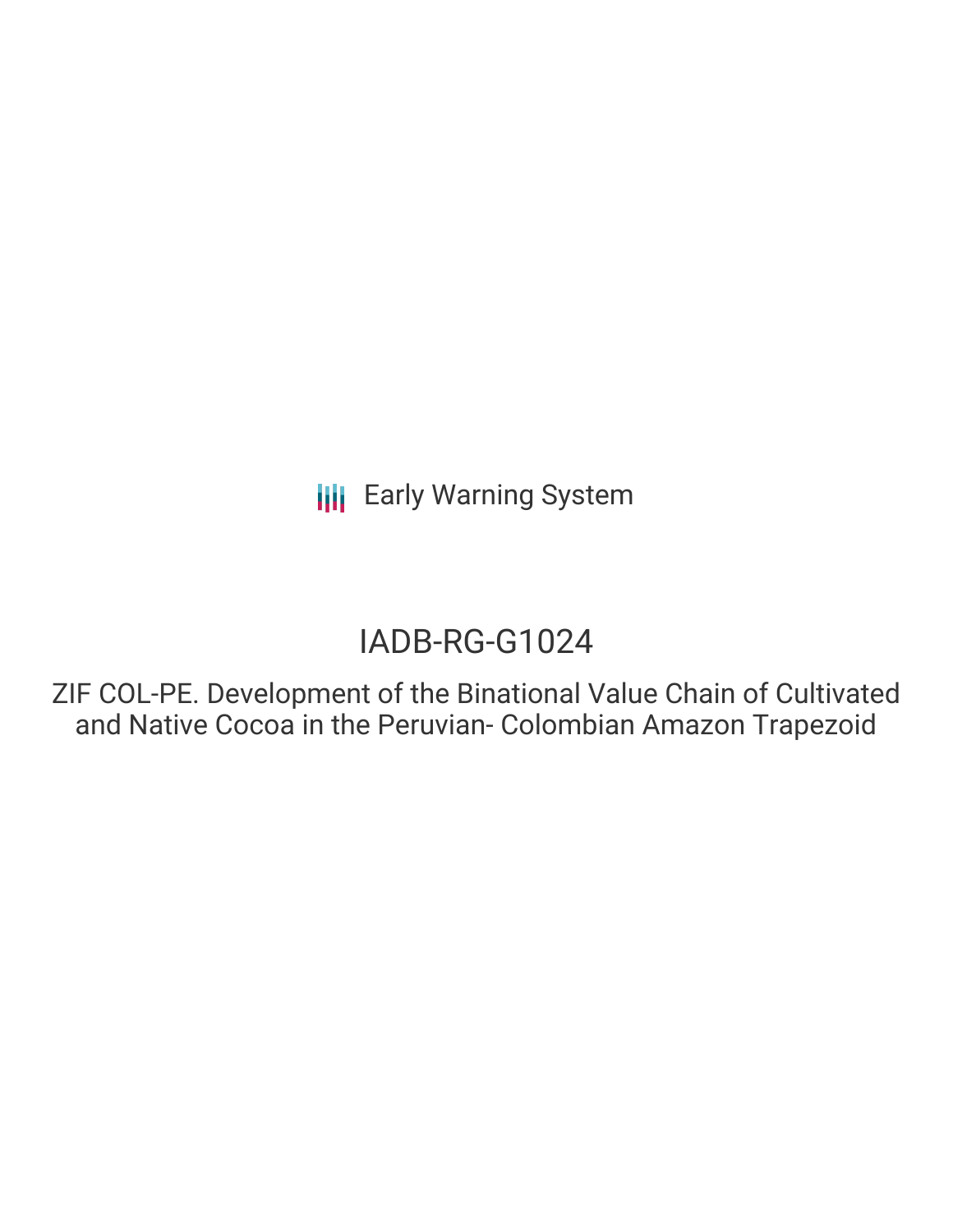

# Early Warning System

ZIF COL-PE. Development of the Binational Value Chain of Cultivated and Native Cocoa in the Peruvian- Colombian Amazon Trapezoid

#### **Quick Facts**

| <b>Financial Institutions</b>  | Inter-American Development Bank (IADB) |
|--------------------------------|----------------------------------------|
| <b>Status</b>                  | Active                                 |
| <b>Bank Risk Rating</b>        | C.                                     |
| <b>Voting Date</b>             | 2019-12-13                             |
| <b>Sectors</b>                 | <b>Agriculture and Forestry</b>        |
| <b>Investment Type(s)</b>      | Grant                                  |
| <b>Investment Amount (USD)</b> | \$ 0.56 million                        |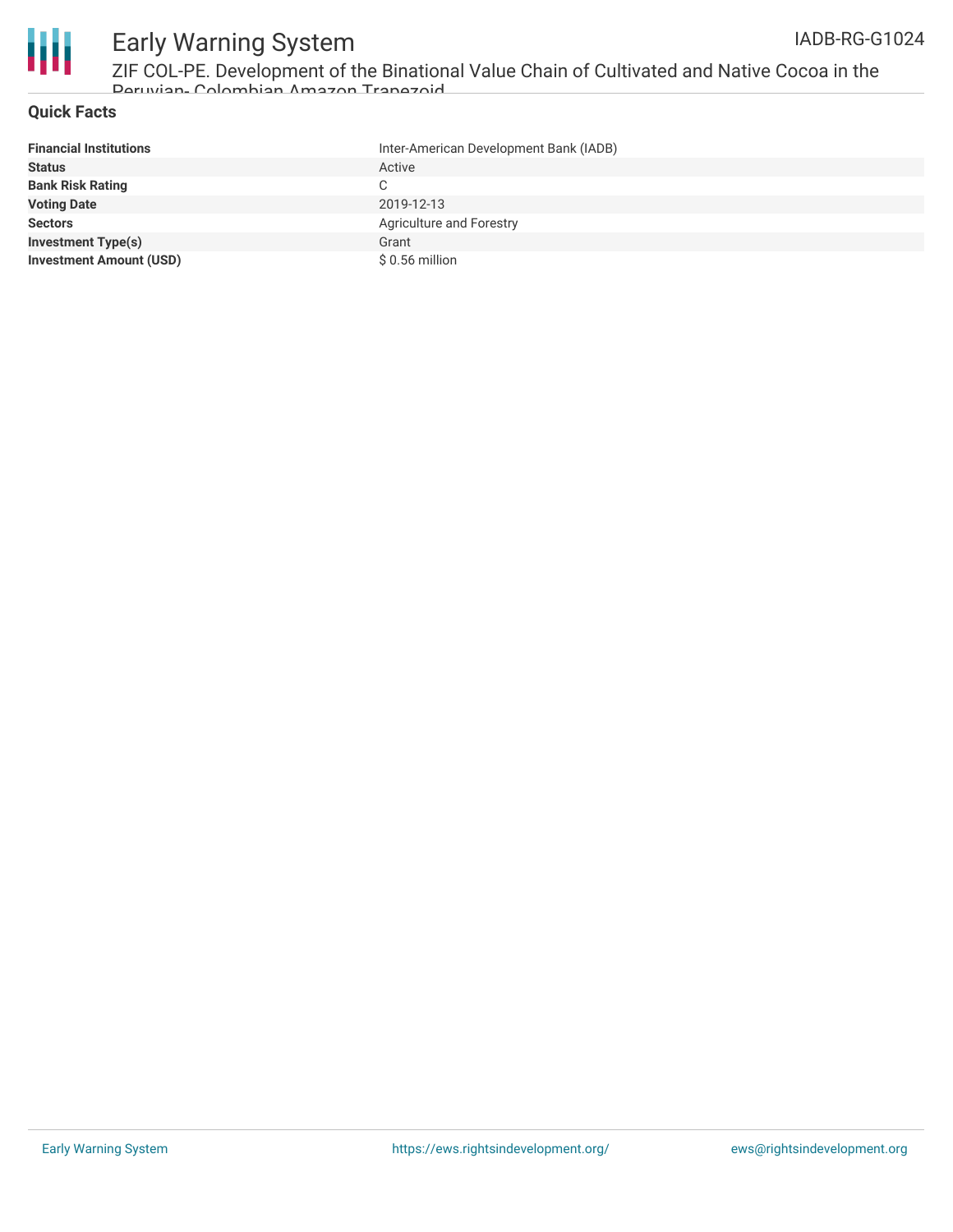



## Early Warning System

ZIF COL-PE. Development of the Binational Value Chain of Cultivated and Native Cocoa in the Peruvian- Colombian Amazon Trapezoid

#### **Project Description**

According to the Bank's website, this project finances the implementation of actions aimed at strengthening public and private institutions around the installation of the binational cocoa value chain, improving productivity at the grain level and derivatives, promoting the national and binational associations of producers, increasing the aggregation of value and improving access to local and regional international markets.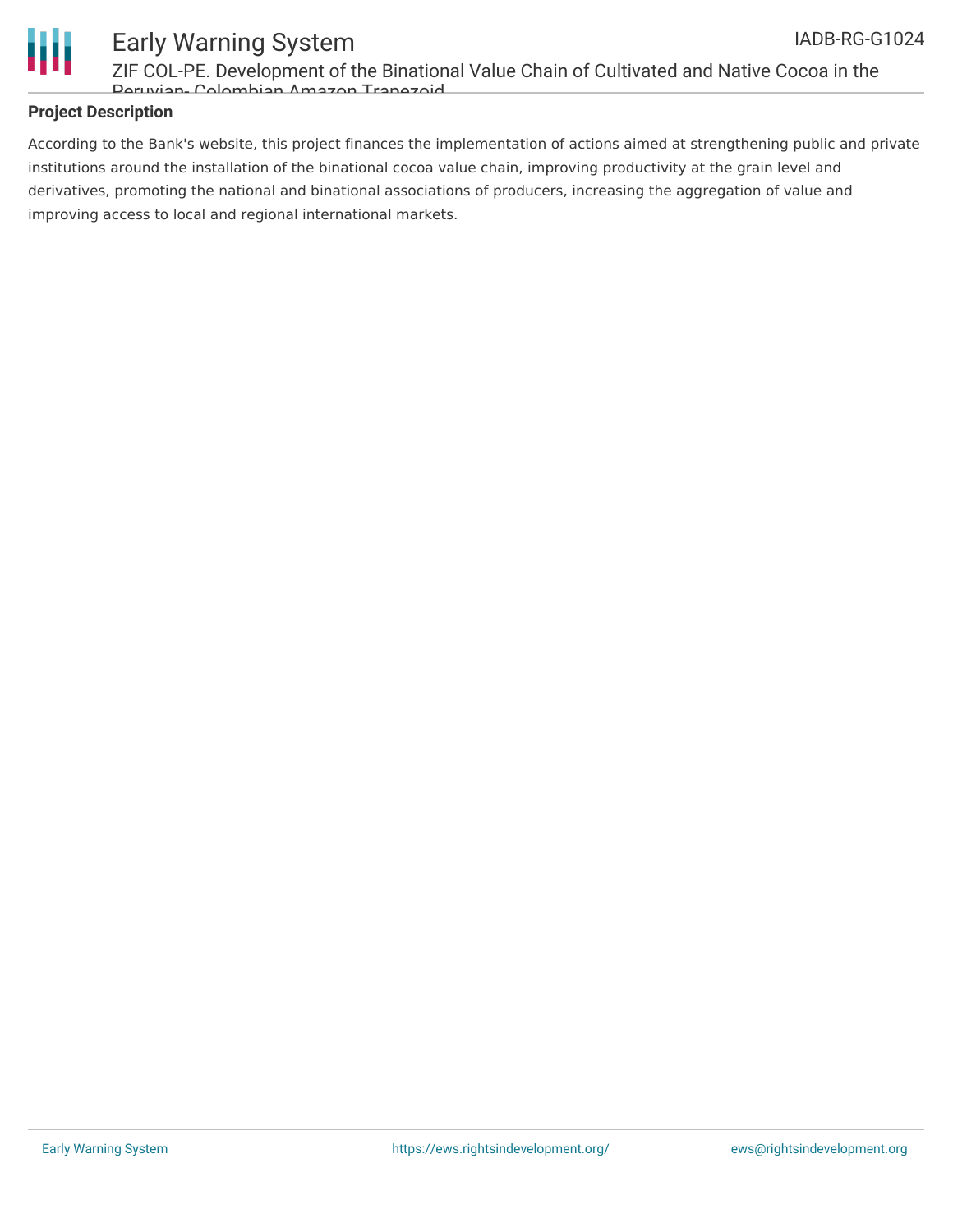

### Early Warning System

ZIF COL-PE. Development of the Binational Value Chain of Cultivated and Native Cocoa in the Peruvian- Colombian Amazon Trapezoid

#### **Investment Description**

• Inter-American Development Bank (IADB)